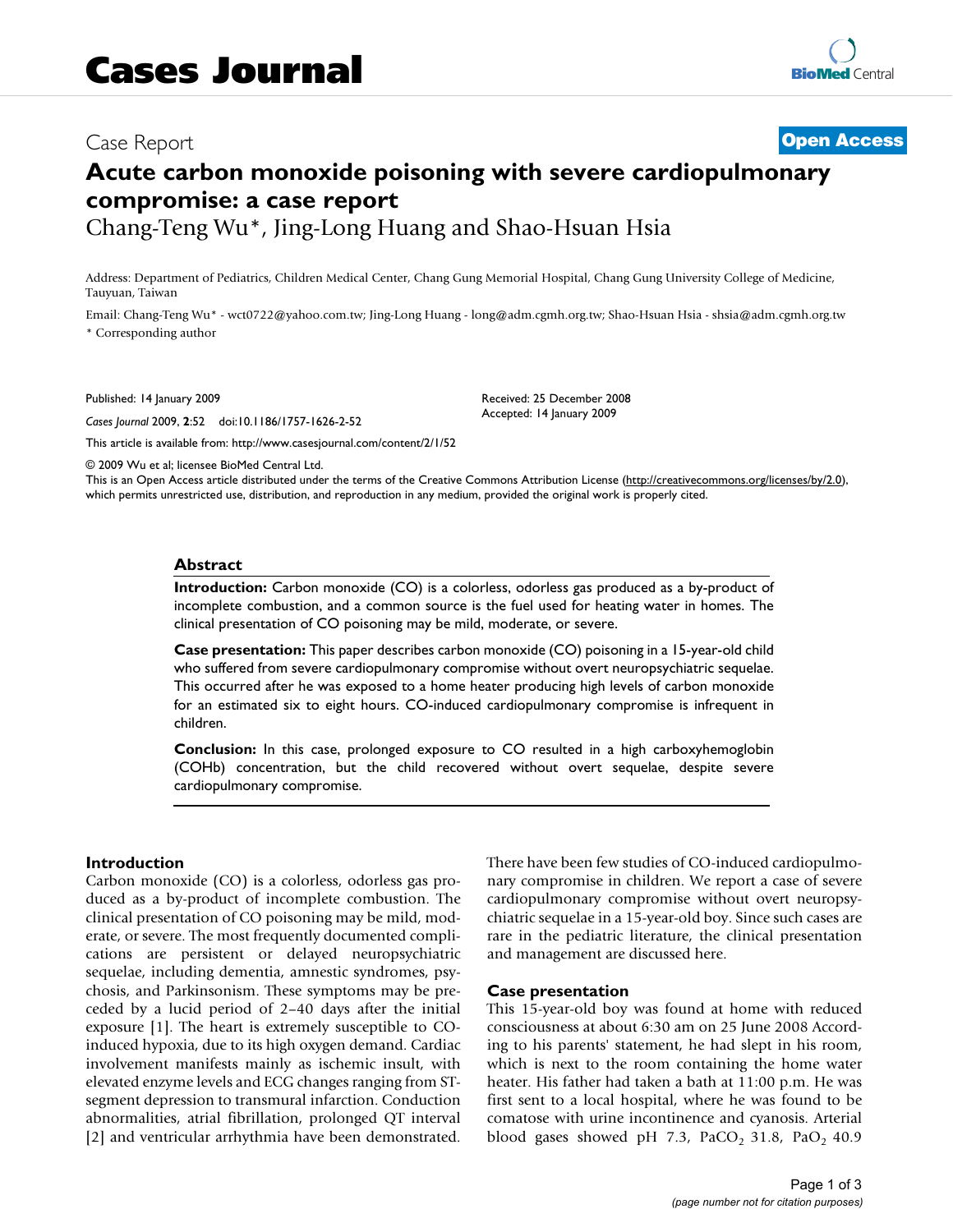mmHg,  $HCO<sub>3</sub> 16$ ,  $SaO<sub>2</sub> 72$ %, and SBE -8.5. Hypoxemia was found. His spontaneous breathing was shallow and weak with O2 mask with oxygen 6 L/min. He was intubated and supplied 100%  $O_2$ . Hypotension was detected after intubation. Dopamine 20 μg/kg/min was given. Brain computed tomography revealed brain edema, and the chest x-ray showed bilateral pulmonary edema. The arterial carboxyhemoglobin (COHb) level within 1 hour after discovery was 51.9%. Pertinent laboratory values included ammonia 103 μg/dL, Na 141 mEq/L, K 3.8 mEq/ L, Ca 9.9 mg/dL, glucose 198 mg/dL, WBC 17,490, Hb 16.3 g/dL, and platelets 336,000. Fresh blood and pink foamy sputum were noted from the endotracheal tube. Given his critical condition, he was transferred to our hospital for further management.

One hour after admission, hypotension necessitated the initiation of a dopamine infusion. The infusion was titrated to effect, with 10 μg/kg/min of dopamine. Echocardiography showed an ejection fraction of 55%. Four hours after admission, the arterial COHb was 8.4% and the serum cardiac troponin I was 4.19 ng/mL (normal < 0.4 ng/mL). Acute pulmonary edema was diagnosed by chest x-ray (fig [1](#page-1-0)). The pulmonary edema was treated with 100% oxygen, with increased positive end-expiratory pressure up to 12 cm  $H_2O$ . The follow-up chest x-ray showed worsening pulmonary edema with increasing bilateral alveolar consolidation. Arterial blood gases showed severe hypoxemia. Acute respiratory distress syndrome was suspected. High-frequency oscillator ventilation was set to maintain a PaO<sub>2</sub> greater than 50 mm Hg and an oxygen saturation greater than 85%. Beginning 10–12 hours after admission, the pulmonary condition improved progressively. The blood pressure also became more stable (> 90/50 mmHg).

<span id="page-1-0"></span>

Figure 1 **Chest x-ray showed bilateral acute pulmonary edema**.